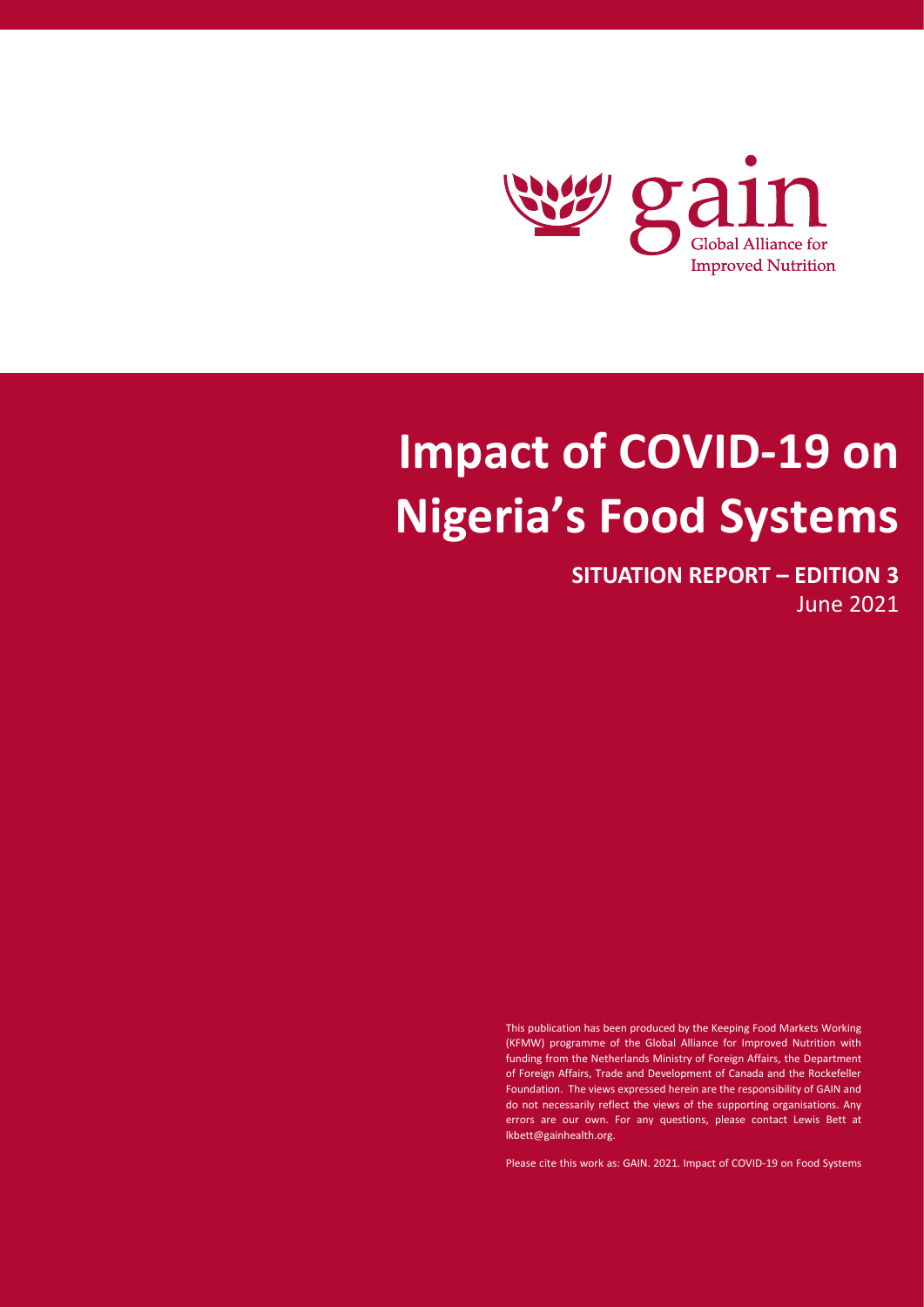# **TABLE OF CONTENTS**

| 6 |  |
|---|--|
|   |  |

# *List of Abbreviations*

| AU              | African Union                                                         |
|-----------------|-----------------------------------------------------------------------|
| Bol             | <b>Bank of Industry</b>                                               |
| <b>CBN</b>      | Central Bank of Nigeria                                               |
| <b>DBN</b>      | Development Bank of Nigeria                                           |
| <b>FAO</b>      | Food and Agriculture Organisation                                     |
| <b>FEWS NET</b> | <b>Famine Early Warning System Network</b>                            |
| <b>FPMA</b>     | Food Price Monitoring and Analysis                                    |
| <b>FSN</b>      | <b>Food and Nutrition Security</b>                                    |
| <b>GDP</b>      | <b>Gross Domestic Product</b>                                         |
| IPC.            | Integrated Food Security Phase Classification                         |
| NBS             | National Bureau of Statistics                                         |
| <b>NESP</b>     | Nigerian Economic Sustainability Plan                                 |
| <b>NGN</b>      | Nigerian Naira                                                        |
| <b>NIRSAL</b>   | Nigerian Incentive-based Risk Sharing System for Agricultural Lending |
| <b>NNPC</b>     | Nigerian National Petroleum Corporation                               |
| <b>PAN</b>      | Poultry Association of Nigeria                                        |
| <b>PSC</b>      | <b>Presidential Steering Committee</b>                                |
| <b>PTF</b>      | <b>Presidential Task Force</b>                                        |
| <b>QEMS</b>     | Journal of Quantitative Economics and Management Studies              |
| <b>SMEs</b>     | Small and Medium sized Enterprises                                    |
| <b>USAID</b>    | United States Agency for International Development                    |
| <b>VSF</b>      | Victims Support Fund                                                  |
| <b>WFP</b>      | World Food Programme                                                  |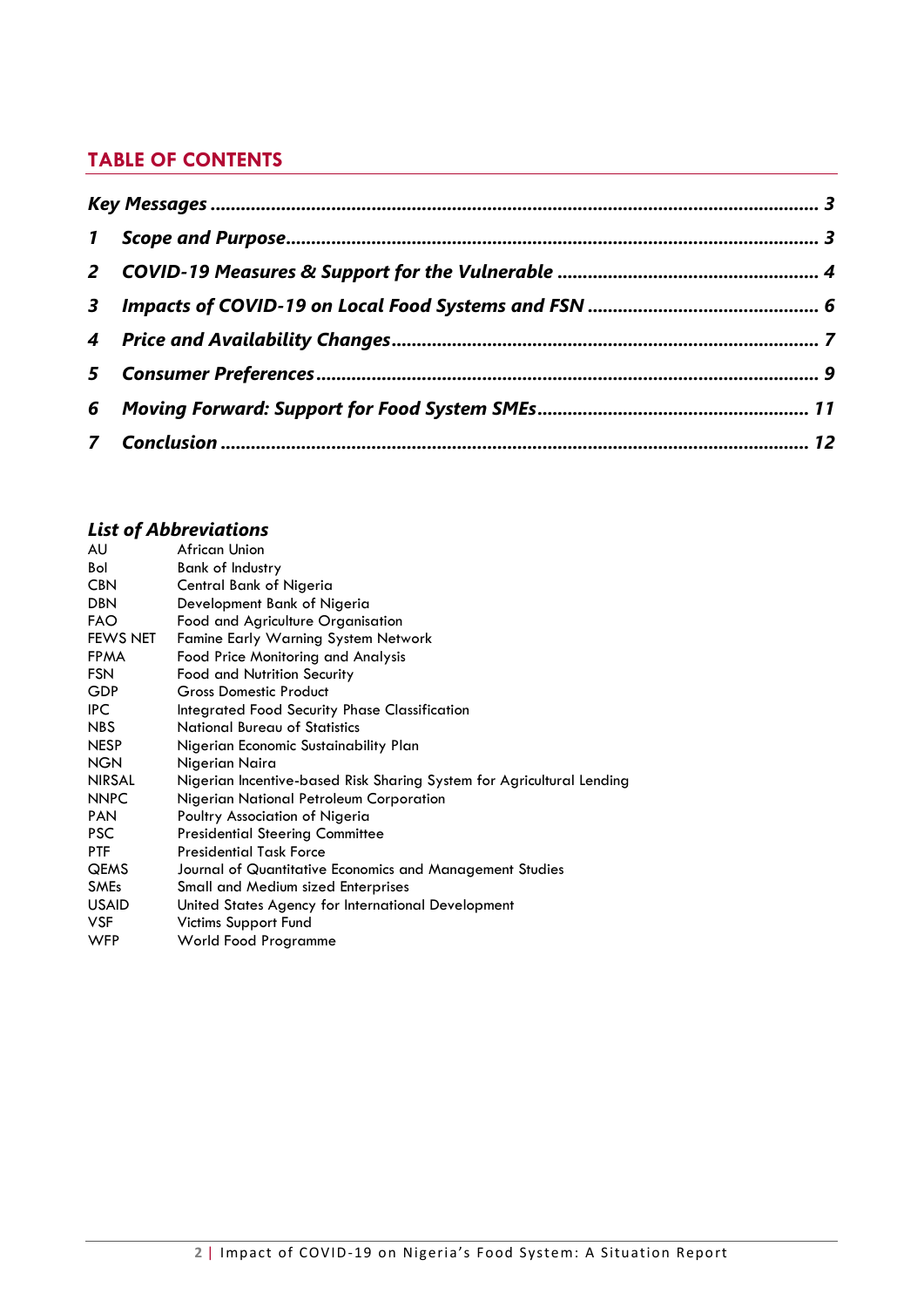## **KEY MESSAGES**

- **15 months after the first cases of COVID-19 were recorded in Nigeria, households are still struggling with the effects of COVID-19 control measures,** including income losses, trade disruptions and increasing food prices.
- **Following in the footsteps of COVID-19-related disruptions, the food system is being further disrupted by increasing incidence of communal conflicts,** the presence of militant groups like Boko Haram, violent clashes between herders and farmers, banditry and kidnappings.
- **Conflict and COVID-19-related disruptions created supply shocks, which continue to translate into high food prices:** the general food price index recorded a slight drop in April 2021compared to March 2021, but **the average prices of selected staple foods,** both on year-on-year and month-on-month, are still rising.
- Over 4,000 youths launched a social accountability initiative to track use of COVDI19 relief funds and amplify the voices of people in marginalised communities.
- **The Central Bank of Nigeria announced the addition of NGN 50 billion (USD 120 million) to its Targeted Credit Facility**, a stimulus program for micro, small and medium-sized enterprises as well as households affected by the pandemic.

# <span id="page-2-0"></span>**SCOPE AND PURPOSE**

The coronavirus (COVID-19) pandemic continues to disrupt life around the world, with a toll on human lives and economic activities. Its rapid global spread has affected millions of people already vulnerable to food insecurity and malnutrition due to the effects of conflict and other disasters. <sup>1</sup> In response, the Global Alliance for Improved Nutrition (GAIN) developed the Keeping Food Markets Working (KFMW) programme to provide targeted support to help sustain core food systems, workers and markets during the COVID-19 emergency. The programme's objective is to mitigate the risk of the collapse of food systems and ensure the availability and affordability of nutritious food. **This report summarises the current situation of Nigeria's food system amidst COVID-19, with a special emphasis on small and medium-sized enterprises (SMEs) and how nutritious foods value chains are changing.**

The information used for this report draws on secondary data and primary research from GAIN and its partner initiatives. To substantiate the report, a thorough desk review of available secondary data was conducted, drawing primarily on information sourced from the Food and Agriculture Organization (FAO) [Big Data tool on food chains](https://datalab.review.fao.org/index.html)  [under the COVID-19 pandemic;](https://datalab.review.fao.org/index.html) [FAO Food Price Monitoring and Analysis;](http://www.fao.org/giews/food-prices/food-policies/detail/en/c/1270543/) Cadre Harmonisé; the International Food Policy Research Institute (IFPRI) and the World Bank. The information is current as of 14 June 2021.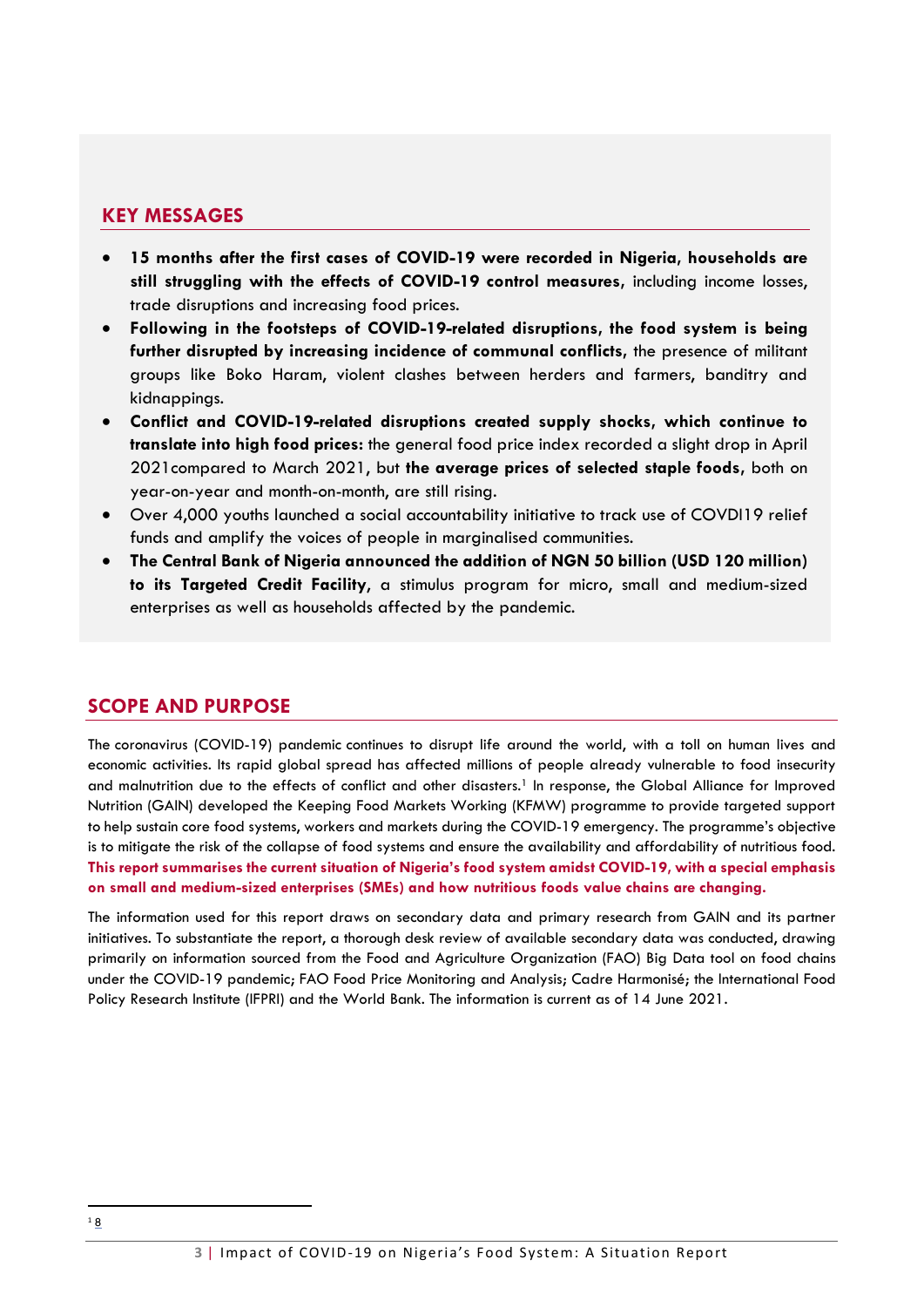

## <span id="page-3-0"></span>**COVID-19 MEASURES & SUPPORT FOR THE VULNERABLE**

Bi-Weekly Cumulative Number of Confirmed COVID-19 Cases per Million People in Nigeria.

**Figure 1: Bi-Weekly Cumulative Number of Confirmed COVID-19 Cases per Million People in Nigeria** Source: https://ourworldindata.org/coronavirus – Last updated 14 June 2021.

Nigeria recorded its first case of COVID-19 on 27<sup>th</sup> February 2020. This case was announced in Lagos, which eventually became the virus's epicentre in Nigeria.<sup>2</sup> As of 25<sup>th</sup> May 2021, 166,098 cases have been confirmed and 2,071 deaths have been recorded nationwide. <sup>3</sup> In line with the increasing risk of a surge in cases, the Presidential Steering Committee (PSC) re-instituted the enforcement of the COVID-19 Health Protection Regulations (Phase 4). Effective from 11<sup>th</sup> May 2021, event centres, bars and nightclubs must remain closed until further notice and restaurants are to provide eat-in dining at 50% capacity and provide takeaways, drive-throughs and home delivery. There is a restriction on mass gatherings outside workplace settings, with a maximum number of 50 people in enclosed spaces (weddings, funerals, etc.). Temperature checks and the "No-Mask, No-Entry" policy applies in all public settings, workplace buildings, businesses, places of worship, recreational facilities, markets and motor parks. These measures are to mitigate the risk of a spike in new cases as the nationwide vaccine rollout continues.<sup>4</sup>

#### **The following Key Policy Responses are in place:**

- To mitigate the impact of the resulting decline in economic activities, the Nigerian government launched the Nigerian Economic Sustainability Plan (NESP), which involved the phased disbursement of NGN 2.3 trillion in critical sectors (agriculture, housing construction, renewable energy, infrastructure, manufacturing and digital economy) and among critical demographics.<sup>5</sup>
- As of 8<sup>th</sup> April 2021, the Victims Support Fund (VSF) provided a total of NGN 3.3billion in COVID-19 interventions across 30 States in Nigeria.<sup>6</sup> Some of the benefiting states got food items, medical supplies, Solar Powered Borehole Facilities, Automated Foot Pedal Hand Washing Stations for secondary schools and technical equipment and financial support to some federal MDAs including the Ministry of Health.<sup>7</sup>

<sup>2</sup> https://yourbudgit.com/wp-content/uploads/2021/04/Pattern-of-Palliative-Distribution-Web.pdf

<sup>3</sup> https://covid19.ncdc.gov.ng/

<sup>4</sup> https://covid19.ncdc.gov.ng/media/files/F4\_-\_IMPLEMENTATION\_GUIDELINES.pdf

<sup>&</sup>lt;sup>5</sup> https://yourbudgit.com/wp-content/uploads/2021/04/Pattern-of-Palliative-Distribution-Web.pdf

 $^6$  Cross River, Gombe, Imo, Kogi, Sokoto and Rivers States did not receive the VSF support, possibly due to the relatively lower case numbers in these states.

 $^7$  https://yourbudgit.com/wp-content/uploads/2021/04/Pattern-of-Palliative-Distribution-Web.pdf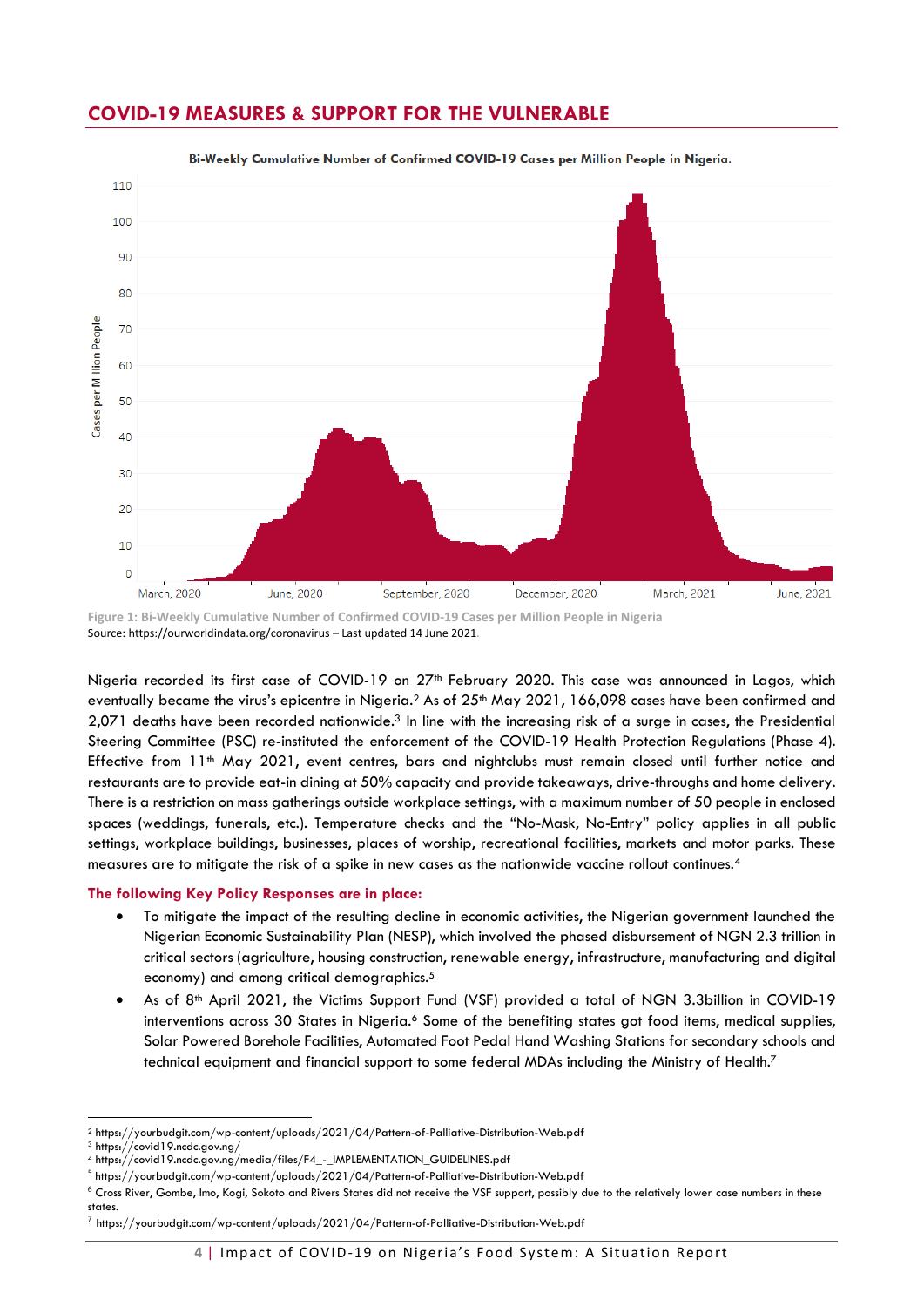- The coverage of the conditional cash transfer programme has been broadened, and an allocation of NGN 150 billion to support state and local governments' spending needs has been made available through the budget. Import duty waivers for pharmaceutical firms were introduced.<sup>8</sup>
- The Central Bank of Nigeria granted NGN 253.4 million to beneficiaries of the Health Sector Research and Development Intervention Scheme as part of measures to support the growth of the Nigerian healthcare sector and strengthen its capacity to meet the increasing demand for healthcare products during the pandemic.<sup>9</sup>
- In April 2021, the Lagos State Government launched the "Lagos Cares" Initiative to alleviate the burden of the pandemic on the most vulnerable, especially in the areas of food security and health management. The project, which will run until 2023, will provide economic relief and recovery support to identified vulnerable persons for 24 months.<sup>10</sup>

#### **In addition, the United Nations (UN), civil society and the private sector also took action, such as:**

- On 25th March 2021, Total and 30 other upstream operators in Nigeria's Oil and Gas Industry, led by the Nigerian National Petroleum Corporation announced a donation of NGN 21 billion to the government's COVID-19 effort.<sup>11</sup>
- The Government of Japan announced a grant to fight malnutrition, which has been exacerbated by the pandemic in Northeast Nigeria. The new grant will aid in the early detection and prompt treatment of children suffering from acute malnutrition and build a network of community nutrition responders.<sup>12</sup>
- On 21st March 2021, the Presidential Task Force (PTF) received 300,000 doses of the Oxford-AstraZeneca vaccines from MTN Nigeria as part of its USD 25 million pledge with the African Union (AU) to donate COVID-19 vaccines to member countries of AU.<sup>13</sup>

Table 1 summarizes the cash contributions from international donor organisations, development partners and the private sector.

However, organisations are beginning to hold the government to transparency in the use of COVID19 relief funds. Follow the Money, a social accountability initiative made up of over 4,000 youths, is tracking funds, documenting procurement processes, monitoring the distribution of palliative initiatives and cash transfer programs and amplifying the voices of people in marginalised communities who are not beneficiaries of COVID-19 relief efforts. 14

| S/N          | <b>Institution/Sector</b>                     | <b>Approx. Amount (NGN billions)</b> |  |  |
|--------------|-----------------------------------------------|--------------------------------------|--|--|
|              | <b>CACOVID</b>                                | 27.8                                 |  |  |
| 2            | Donations from the Presidential Task Force    | 24.8                                 |  |  |
| 3            | United Nations Basket Fund                    | 23.8                                 |  |  |
| 4            | Nigerian Oil and Gas                          | 21.4                                 |  |  |
| 5            | Development Partners Group for Health (DPG-H) | 1.2                                  |  |  |
| 6            | Others                                        | 0.305                                |  |  |
| <b>Total</b> |                                               | 99                                   |  |  |

#### **Table 1: Other COVID-19 Support to Nigeria**

Source: BudgIT, 2021.

 $^8$  https://www.imf.org/en/Topics/imf-and-covid19/Policy-Responses-to-COVID-19#N

 $^9$  https://www.cbn.gov.ng/FeaturedArticles/2021/articles/Covid19Grant.asp

<sup>10</sup> https://www.vanguardngr.com/2021/04/covid-19-lagos-to-support-over-125000-vulnerable-residents/

<sup>11</sup> https://guardian.ng/news/nigeria/total-contributed-n1-2bn-to-fight-covid-19-in-nigeria/

<sup>12</sup> https://www.unicef.org/nigeria/press-releases/government-japan-announces-grant-fight-malnutrition-north-east-nigeria

<sup>13</sup> https://www.thisdaylive.com/index.php/2021/04/05/mtn-donates-300000-covid-19-vaccines-to-nigeria/-

UN%20ALLOCATES%20EMERGENCY%20%2415%20MILLION%20TO%20FIGHT%20RISING%20HUNGER-%2018112020.pdf 14 https://www.connecteddevelopment.org/a-year-later-youths-are-still-tracking-covid-spending-in-nigeria/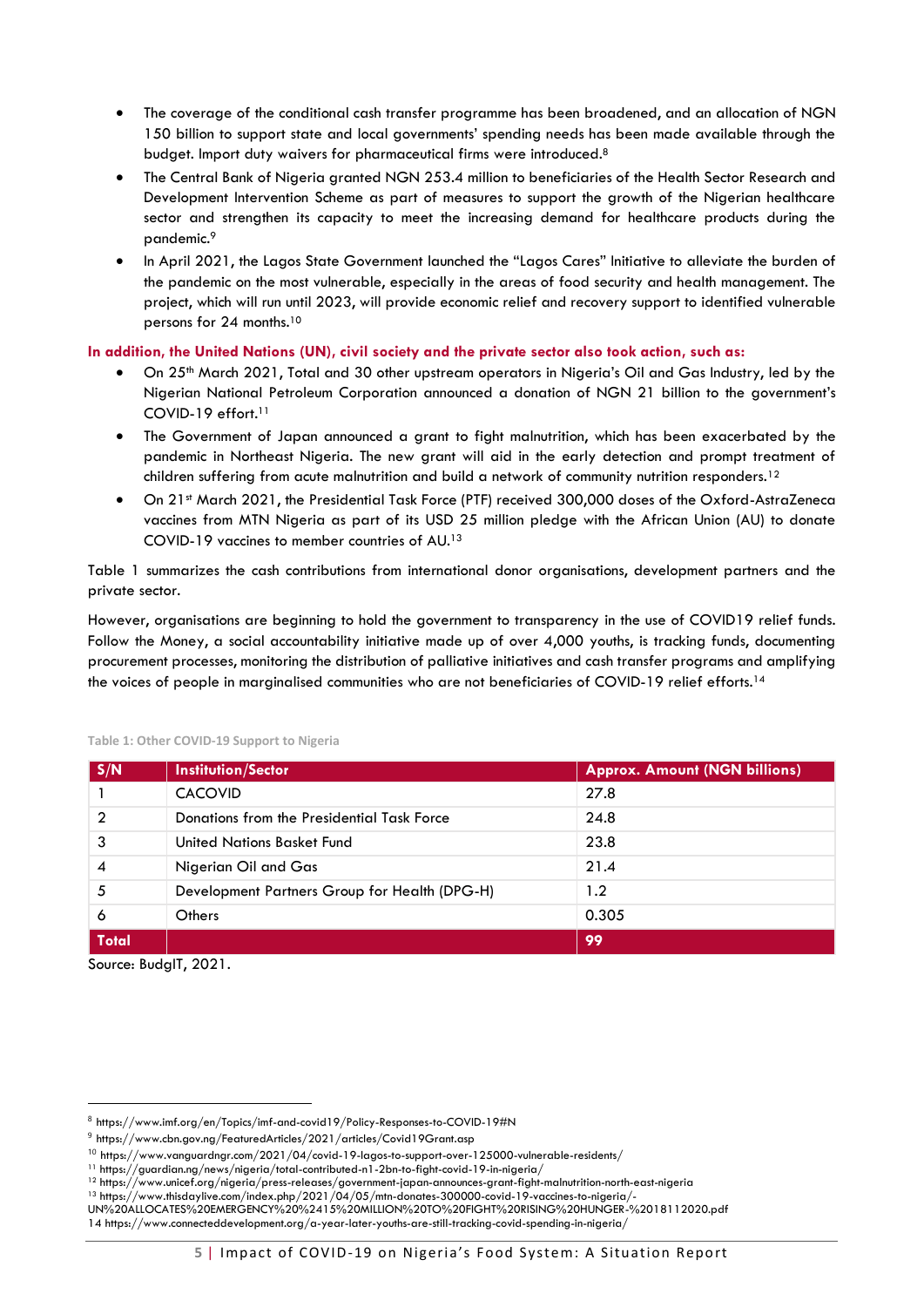# <span id="page-5-0"></span>**IMPACTS OF COVID-19 ON LOCAL FOOD SYSTEMS AND FSN**

Nigeria's already fragile food system was disrupted by the COVID-19 control measures imposed in 2020.<sup>15</sup> **However, in recent times, more than COVID-19-related disruptions, the increasing levels of conflict, banditry, kidnapping and communal clashes in the Northeast, Northwest and Northcentral states is having a greater**  impact on food systems and food insecurity in the country.<sup>16</sup> According to the Integrated Food Security Phase Classification (IPC) report on Northeast Nigeria in March 2021, the drivers of malnutrition in the region are chiefly conflict and insecurity, followed by the lingering impact of COVID-19. These are expected to further exacerbate the food crisis in the region, leading to decreased food accessibility for millions of children and households.<sup>17</sup>

Despite the easing of COVID-19 related restrictions, the economic setbacks experienced by vulnerable populations in 2020 remain, as **poor macroeconomic conditions continue to make recovery and access to food difficult**. Food trade is continually affected by the depreciation of the Naira and high inflation coupled with the restrictions at Nigerian land borders, despite the official reopening.<sup>18</sup> The local currency depreciation and high inflation rate stem from declining foreign reserves and economic damage caused by COVID-19 control measures in 2020, leading to more pressure on already stressed markets.<sup>19</sup> According to a GeoPoll study on the impacts of COVID-19 in six African nations, 68% of respondents in Nigeria indicated that their spending on food and other necessities had increased in the three months before April 2021 because of the constant rise in food prices. <sup>20</sup> **The persistent increase in food inflation rates is putting more pressure on households already faced with rising unemployment and declining incomes.**

**COVID-19 has had both negative and positive effects on food systems SMEs in Nigeria: while some are still struggling to stay in business, others have accelerated operations using innovative technologies.** Most food SMEs were severely hit at the onset of the pandemic; however, some of them have since taken advantage of the pandemic to innovate and expand. This has helped reduce the negative impacts of COVID-19 on Nigeria's food security by increasing the accessibility of high-quality food items and agricultural inputs. For example, Pricepally, which was established in November 2020, launched a group-buying platform in Lagos in February 2020 to aggregates consumer food demand and matches it with supplies directly from farmers and wholesalers.<sup>21</sup> Pricepally seems to be taking advantage of the disruption in the food supply chains caused by Covid-19 and structural factors in the country. Currently, the company is planning an expansion to Abuja and Port Harcourt while targeting Nairobi, Kenya for future expansion.<sup>22</sup> Also, OliliFood an online food delivery start-up that launched operations in February 2020 in Asaba, provides customers with meals within minutes of placing orders. As noted by the management, the start-up which started just a month before the pandemic has experienced accelerated growth due to the persistent impact of COVID-19. The start-up which started with only two riders and sales agents, at present has processed over 14,000 Deliveries with about 3,400 users in Asaba.<sup>23</sup> However, according to an online survey conducted by GAIN and partners on the impacts of COVID-19 on SMEs in the Nigerian Food System (March 2021), about 99% (n=71) of SME operators reported that the pandemic still had impacts on their business (such as decreased sales, difficulty accessing inputs, difficulty paying staff and downsizing staff), while about 3% of them reported that their businesses were back to normal. To keep their businesses running, about 90% of the SME operators noted having taken actions to mitigate negative impacts of the pandemic by increasing social media engagement as well as adapting supply chains, increasing communication with clients and customers, promoting online sales and downsizing staff.<sup>24</sup>

<sup>15</sup> https://www.theafricareport.com/75538/food-inflation-may-be-nigerias-biggest-hit-from-covid-19/

<sup>16</sup> https://fews.net/west-africa/nigeria/food-security-outlook-update/april-2021

<sup>17</sup> http://www.ipcinfo.org/fileadmin/user\_upload/ipcinfo/docs/IPC\_Nigeria\_Acute\_Malnutrition\_2020Sept2021Aug\_Report.pdf

<sup>18</sup> https://fews.net/node/24724

<sup>19</sup> https://fews.net/west-africa/nigeria/food-security-outlook-update/april-2021

<sup>20</sup> https://www.geopoll.com/blog/covid19-tracker-sub-saharan-africa-2021/

<sup>21</sup> https://disrupt-africa.com/2021/04/01/nigerian-digital-food-cooperative-pricepally-raises-6-digit-pre-seed-funding-round/

<sup>22</sup> https://www.theafricareport.com/80460/nigerias-pricepally-plans-expansion-as-food-inflation-jumps-again/

<sup>23</sup> https://techcabal.com/2021/03/24/olilifood-the-food-delivery-startup-aiming-to-conquer-nigeria/

<sup>2424</sup> https://www.gainhealth.org/sites/default/files/publications/documents/impacts-of-covid-19-on-small-and-medium-sized-enterprises-in-thenigerian-food-system.pdf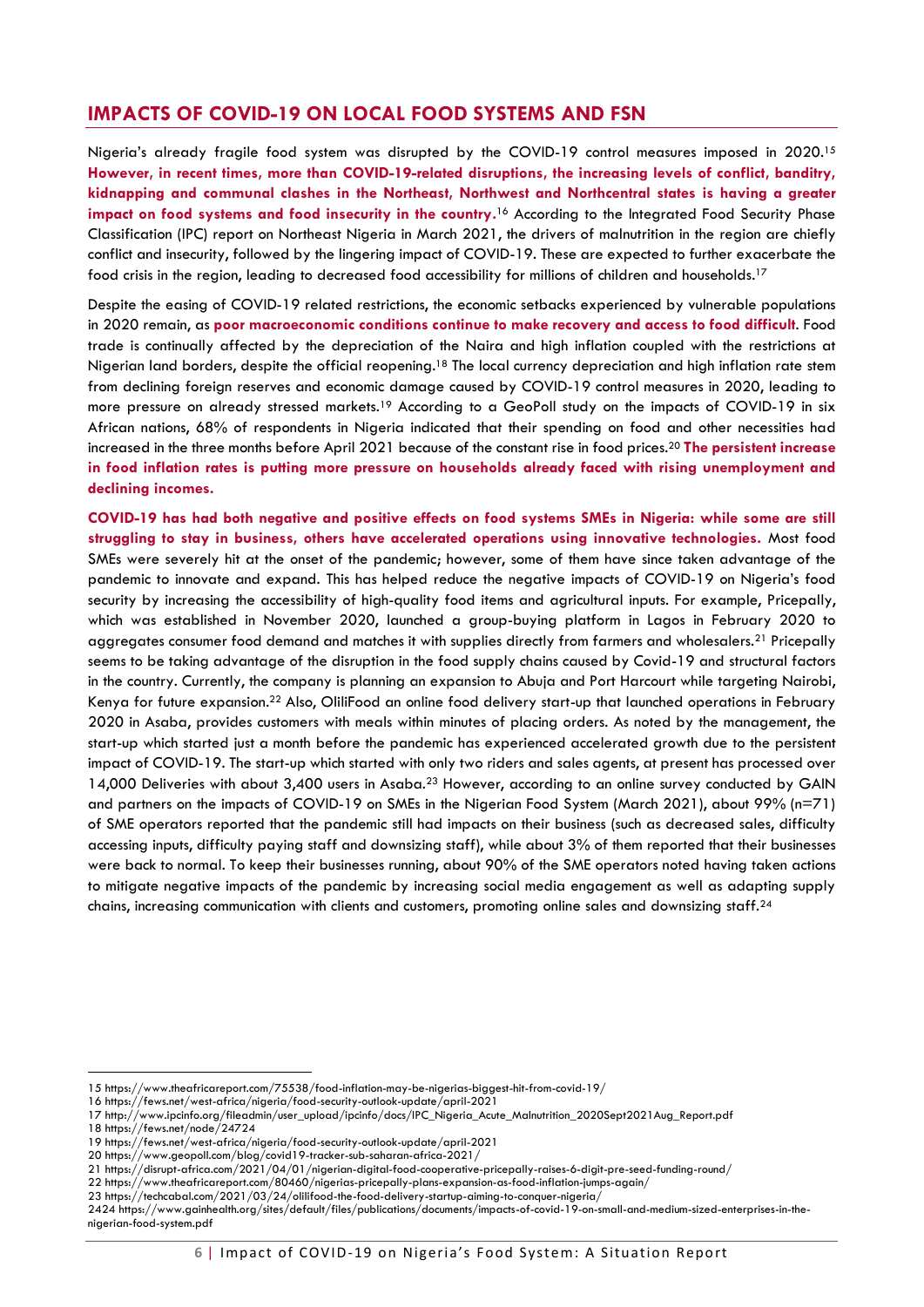**Food Security and Nutrition in Focus** According to a WFP report, **Northeast Nigeria is currently facing famine risk, particularly in the inaccessible areas of Borno, Adamawa and Yobe states.** It was reported that there are severe food consumption gaps in the area, as people have limited or complete lack of access to livelihoods and farmland, markets, and healthcare due mainly to conflict and insecurity in the region.<sup>25</sup> However, there is a possibility that the earlier COVID-19 impacts may have contributed to the increased conflict, as loss of livelihoods and income-earning opportunities may have driven more people to join criminal groups.



Generally, the reduction in essential nutrition services coverage has contributed to the deteriorating nutrition situation across the 16 northern states

<span id="page-6-1"></span>

https://fscluster.org/nigeria/documents?f%5B0%5D=field\_core\_themes%3A225

and Abuja. <sup>26</sup> According to Cadre Harmonisé Analysis (April 2021), 9.2 million people in 14 Northern states and the Federal Capital Territory (FCT) were in Crisis (Phase 3) or worse between March and May 2021; this is projected to increase to about 12.8 million people in 16 Northern states and FCT between June and August 2021 (**Error! Reference source not found.**). Lower-income households, particularly in Northwest and Northcentral states, will have trouble meeting their food and non-food needs due to the persistent staple food price increases across the markets as the lean season peaks from June to September and as result will likely face Crisis (IPC Phase 3). [Figure 2](#page-6-1) shows that since the onset of COVID-19 in Nigeria, the estimated number of people experiencing food and nutrition insecurity in Phase 3-5 has persistently increased due to the impact of the pandemic and other above-mentioned factors.

#### <span id="page-6-0"></span>**PRICE AND AVAILABILITY CHANGES**

According to a WFP report in April 2021, **rising food prices have persistently pushed millions of poor households who were already struggling to meet their basic food needs deeper into food insecurity**. <sup>27</sup> FEWS NET reported in April 2021 that food supply was below average amidst above-average demand due to early depletion of household stocks and increased market dependence in March 2021, while prices were above the previous year and average levels due to supply/demand trends, higher transportation costs and the depreciation of the national currency (Naira) against the US Dollar.<sup>28</sup>

The FAO Food Price Monitoring and Analysis (FPMA) monthly report on domestic food price trends in Nigeria (May 2021), reported that the prices of coarse grains in March 2021were above the previous year prices of domestically produced coarse grains. The increase was attributed to seasonal upward pressure due to strong market demand because of shortages in local production, particularly in many rural markets where the elevated transport costs limited the ability to supplement market availability with imported commodities. According to the report, the prices of maize rose sharply in several markets in Kano state and peaked at above 100% in the Dawanau market compared to the previous year prices. The soaring prices of cereals in Northern states in March were mainly due to the poor socioeconomic conditions in the region.<sup>29</sup> Across the Lagos markets in May 2021, the prices of tomatoes, onions, rice,

29 http://www.fao.org/3/cb4720en/cb4720en.pdf

<sup>25</sup> https://api.godocs.wfp.org/api/documents/f129543809d94cee830cce3637189eea/download/?\_ga=2.258357710.55780510.1621868096- 1450285185.1611570810

<sup>26</sup> https://fscluster.org/sites/default/files/documents/fiche-nigeria\_march\_2021\_final.pdf

<sup>27</sup> https://www.wfp.org/news/explosive-mix-soaring-food-prices-and-conflict-drives-hunger-third-across-west-africa

<sup>28</sup> https://fews.net/sites/default/files/documents/reports/PW\_Global\_202103\_FINAL\_2.pdf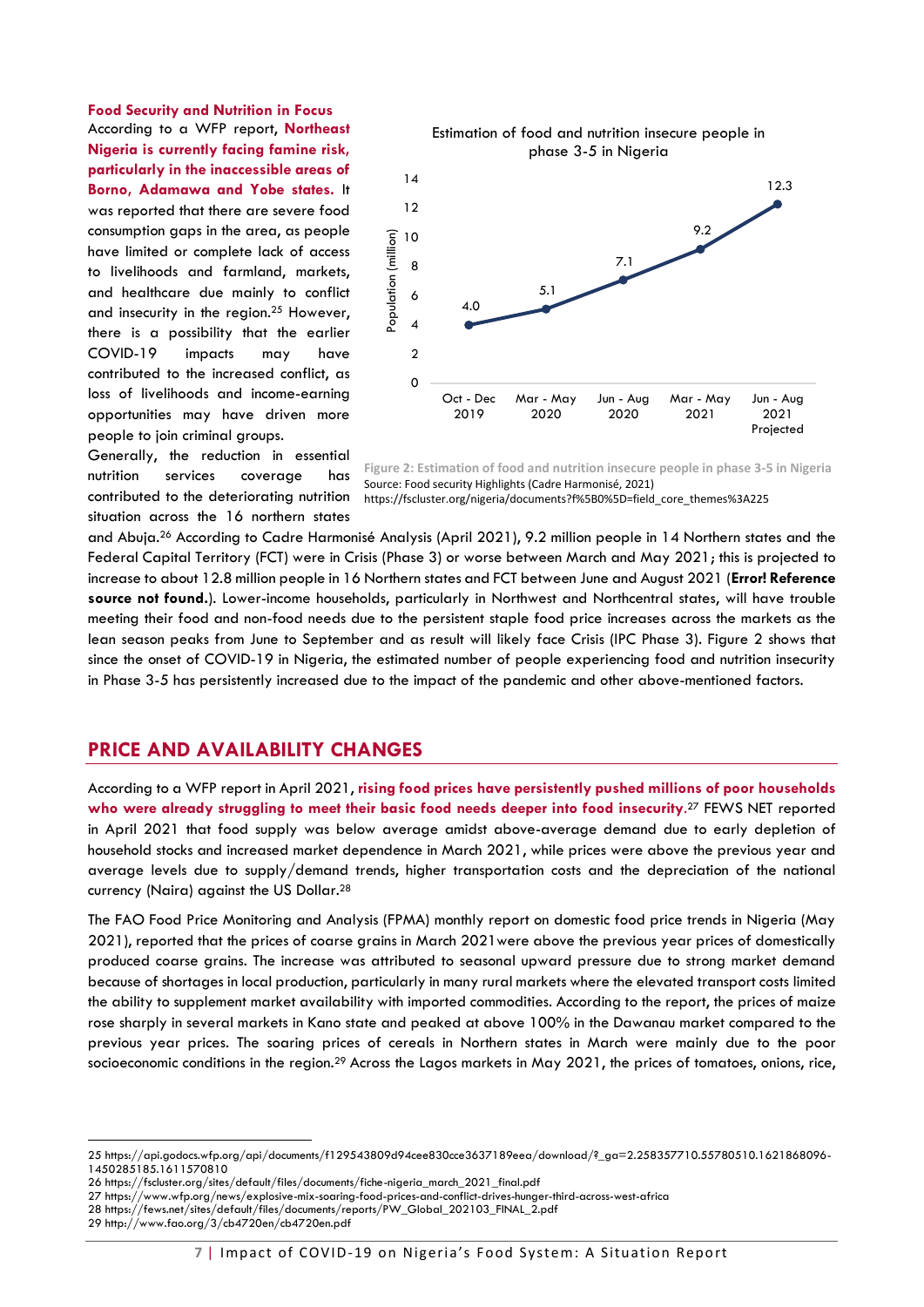beans and other staple food items were reported to have increased due to the scarcity of food items and price manipulations by traders driven by the Eid al-Fitr celebration. 30

According to WFP monthly report on Borno and Yobe States Market Monitoring (March 2021), the prices of staple foods increased in March 2021 by 81.2% year-on-year and 16.5% month-on-month, while food supplies in the markets were lower. There is increasing cost of living in both states; for example, the cost of Survival Minimum Expenditure Basket (SMEB)<sup>31</sup> for a family of five was noted to have slightly risen from NGN 20,650 in February to NGN 20,657 in March 2021 in Maiduguri and Jere in Borno state, while there was a 6% increase from NGN 19,194 to NGN 20,376 in the same period in Yobe state due to increasing prices of red beans, groundnut, onions and cooking oil.<sup>32</sup>



**Figure : Nigerian Composite Food Price Index (%) (NBS 2021).** Note: The CPI (Composite Price Index) measures the average change over time in prices of goods and services consumed by people for day-to-day living (i.e., inflation). The Food Price Index includes food, breads and cereals, meat, fish, milk, cheese and eggs, oils and fats, fruit, vegetables, potatoes, yam and other tubers, food products, coffee, tea, cocoa and soft drinks.

In terms of food availability, the dry season harvest for rice, maize and vegetables, which started in April 2021 in the Northern region, is gradually increasing market supply and household food stocks. However, market supply was below average while demand was high due to the increase in purchase around Ramadan in May. The persistent conflict and insecurity in the Northern region have continued to disrupt farming activities, including land preparation for the upcoming season. This has led households to depend largely on markets for food.<sup>33</sup>



**dropped slightly in April 2021, from 23.0% in March 2021 to 22.7%.** Inflation rates reached a peak in March and could stabilise or be on their way down.<sup>34</sup> The decrease in food inflation on a month-on-month basis seems to be connected to the marginal GDP growth of 0.51% recorded in Q1 2021. The GDP growth could indicate that the economy is recovering from the contractions witnessed in the previous year. Despite the shocks recorded in the agricultural sector due to COVID-19, the agriculture sector was reported to be one of the drivers of the GDP growth in nonoil sectors.<sup>35</sup>

**The national food index** 

<span id="page-7-0"></span>*Figure : Average change in the price of selected food between March 2021 and April 2021 and between April 2020 and April 2021 (NBS 2021)*

<sup>30</sup> https://nairametrics.com/2021/05/14/food-prices-surge-across-lagos-markets-amid-eid-el-fitr-celebrations/

<sup>31</sup> The Survival Minimum Expenditure Basket (SMEB) The SMEB is the absolute minimum amount required to maintain existence and cover

lifesaving needs, which could involve the deprivation of certain human rights (https://docs.wfp.org/api/documents/WFP-0000074198/download/) 32 https://reliefweb.int/sites/reliefweb.int/files/resources/BornoYobe\_Market\_Monitoring\_Report\_March\_2021.pdf

<sup>33</sup> https://fews.net/sites/default/files/documents/reports/NIGERIA\_Food\_Security\_Outlook\_Update\_April%202021\_Final.pdf

<sup>34</sup> https://nairametrics.com/2021/05/17/nigerias-inflation-rate-drops-to-18-12-in-april-2021/

<sup>35</sup> https://nairametrics.com/2021/05/23/nigerias-gdp-grows-marginally-by-0-51-in-q1-2021/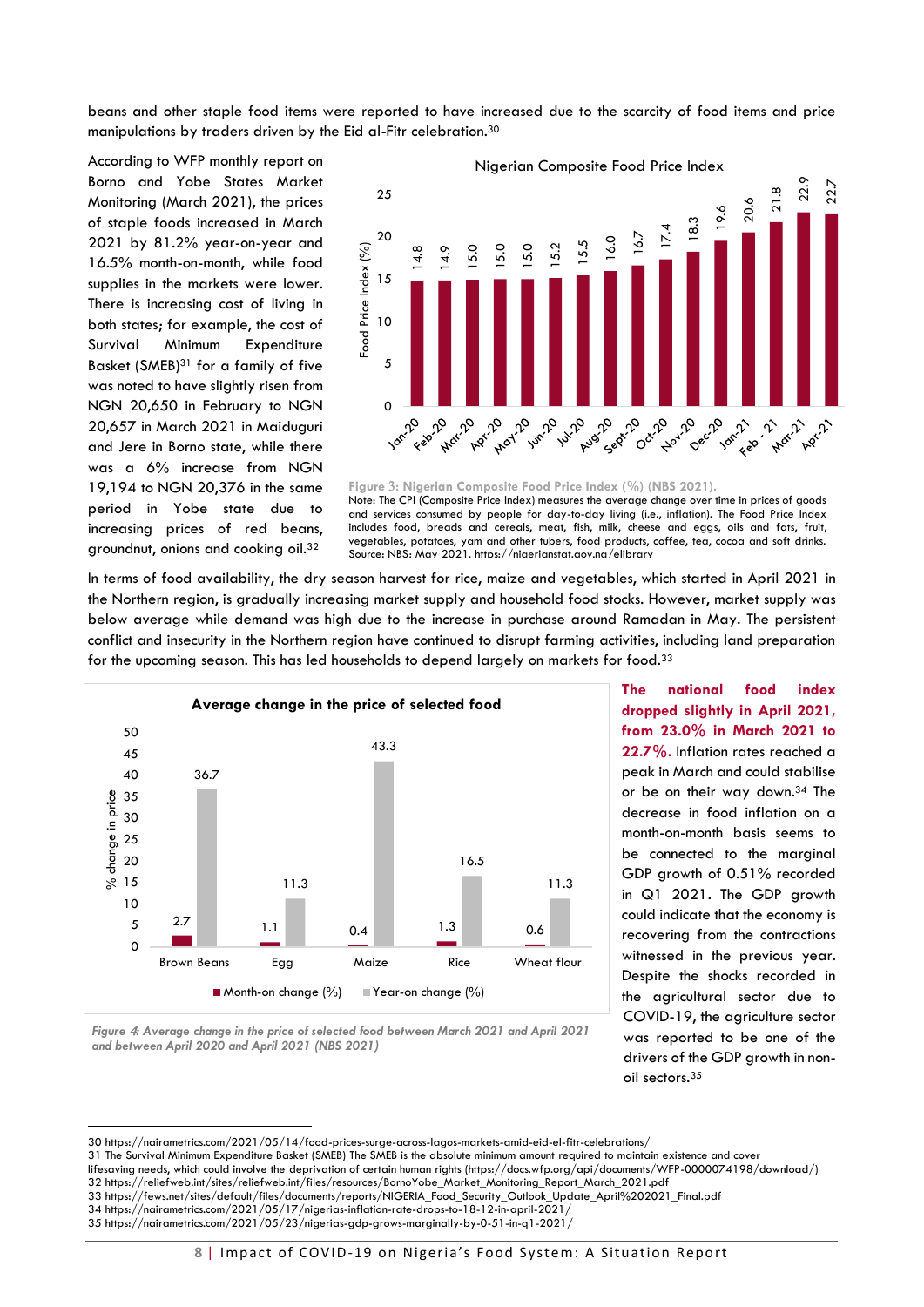**Average prices of the selected staple foods on a year-on-year and month-on-month basis have consistently increased.** National Bureau of Statistics (NBS) data<sup>36</sup> from March to April 2021 showed that the average price of 1 kg of brown beans increased by 36.7% year-on-year and month-on-month by 2.7% (NGN 368 to NGN 378); the price of 1 dozen eggs increased year-on-year by 11.3% and month-on-month by 1.1% (NGN 524 to NGN 530); the average price of 1 kg of local rice increased year-on-year by 16.5% and month-on-month by 1.3% (NGN 393 to NGN 399); the average price of 1 kg of yellow maize increased year-on-year by 43.3% and month-on-month by 0.4% (NGN 237 to NGN 238), and the average price of 2 kg of prepacked wheat flour increased year-onyear by 11.3% and month-on-month by 0.6% (NGN 766 to NGN 770).<sup>37</sup>

#### **Protein-rich foods**

**Persistent increases in the prices of protein-rich foods such as eggs and beans are threatening millions of Nigerians that rely on them for their protein needs.** The prices of eggs and beans in April 2021 increased compared to the same month in 2020. The sharp increase in egg prices is due to the rising prices of maize and soya, the main ingredients in poultry feeds. [Figure 4](#page-7-0) shows that, among the examined foods, maize recorded the highest increase in prices on a year-on-year basis at 43.3%; this is mainly due to the ban on the importation of maize. The federal government, through the Central Bank of Nigeria, on 13 July 2020 banned importers of maize from accessing foreign exchange markets<sup>38</sup>; the ban was intended to safeguard rural livelihoods of smallholder farmers and preserve jobs amid the increasing unemployment stemming from COVID-19.<sup>39</sup> Further, the supply of maize and soya were below average due to conflict and insecurity, COVID-19 disruptions, weather changes and challenges with importation as local farmers struggled to meet domestic demand, particularly for maize. <sup>40</sup> The current ban has prevented maize importers from accessing foreign exchange, and this has limited the import volume, thus contributing to the scarcity of maize for poultry feed and domestic consumption. To cushion the current scarcity, the Poultry Association of Nigeria has proposed that the government permit the association to import maize by implementing reduced or zero duties for maize imports.<sup>41</sup> Also, the price of beans (an alternative source of protein especially for low-income households) rose more than that of eggs, making it difficult for poor household to afford and thus threatening their main source of protein.

<span id="page-8-0"></span>To analyse the FSN situation closer, a combination of FAO's dimensions of food security<sup>42</sup> and GAIN's Supply Chain Analysis for Nutrition (SCAN)<sup>43</sup> tools were used (see [Figure 5\)](#page-9-0).

### **CONSUMER PREFERENCES**

**Loss of income and high inflation rates have continued to affect consumer behaviour:** Nigeria's inflation rate rose to 18.17% in March 2021, hitting a four-year peak. Food inflation, in particular, rose to 22.95%, putting pressure on households that at the same time faced reduced income-earning opportunities. <sup>44</sup> In a survey carried out by Geopoll between March and April 2021, 68% of respondents stated that their spending on food and other necessities has increased since January 2021, with almost half (47%) stating it has increased significantly. The overwhelming reason for this increase is the rise in food prices. Also, about 60% of survey participants reported decreased spending on non-essential items.<sup>45</sup>

<sup>36</sup> https://nigerianstat.gov.ng/elibrary

<sup>37</sup> https://www.nigerianstat.gov.ng

<sup>38</sup> https://www.vanguardngr.com/2020/08/stakeholders-commend-cbns-forex-restriction-for-maize-importation/

<sup>39</sup> https://allianceforscience.cornell.edu/blog/2020/09/nigerias-maize-import-ban-could-boost-adoption-of-gm-varieties/

<sup>40</sup> https://brandspurng.com/2021/04/06/nigerias-poultry-egg-prices-highest-ever-amidst-inflation-insecurity/

<sup>41</sup>https://apps.fas.usda.gov/newgainapi/api/Report/DownloadReportByFileName?fileName=Grain%20and%20Feed%20Annual\_Lagos\_Nigeria\_0 3-15-2021

 $^{42}$ Note: According to FAO, the four dimensions of food security are: availability of food, access to food, food utilization and stability of the three dimensions over time. SCAN is a tool to understand how the various stages of the supply chain contribute to the accessibility, desirability and quality of the food in question.

<sup>43</sup> https://www.gainhealth.org/resources/reports-and-publications/supply-chain-analysis-nutrition-tool-scan

<sup>44</sup> https://www.geopoll.com/blog/economic-impact-of-covid/#Consumer\_Spending\_Changed

<sup>45</sup> https://www.geopoll.com/blog/economic-impact-of-covid/#Consumer\_Spending\_Changed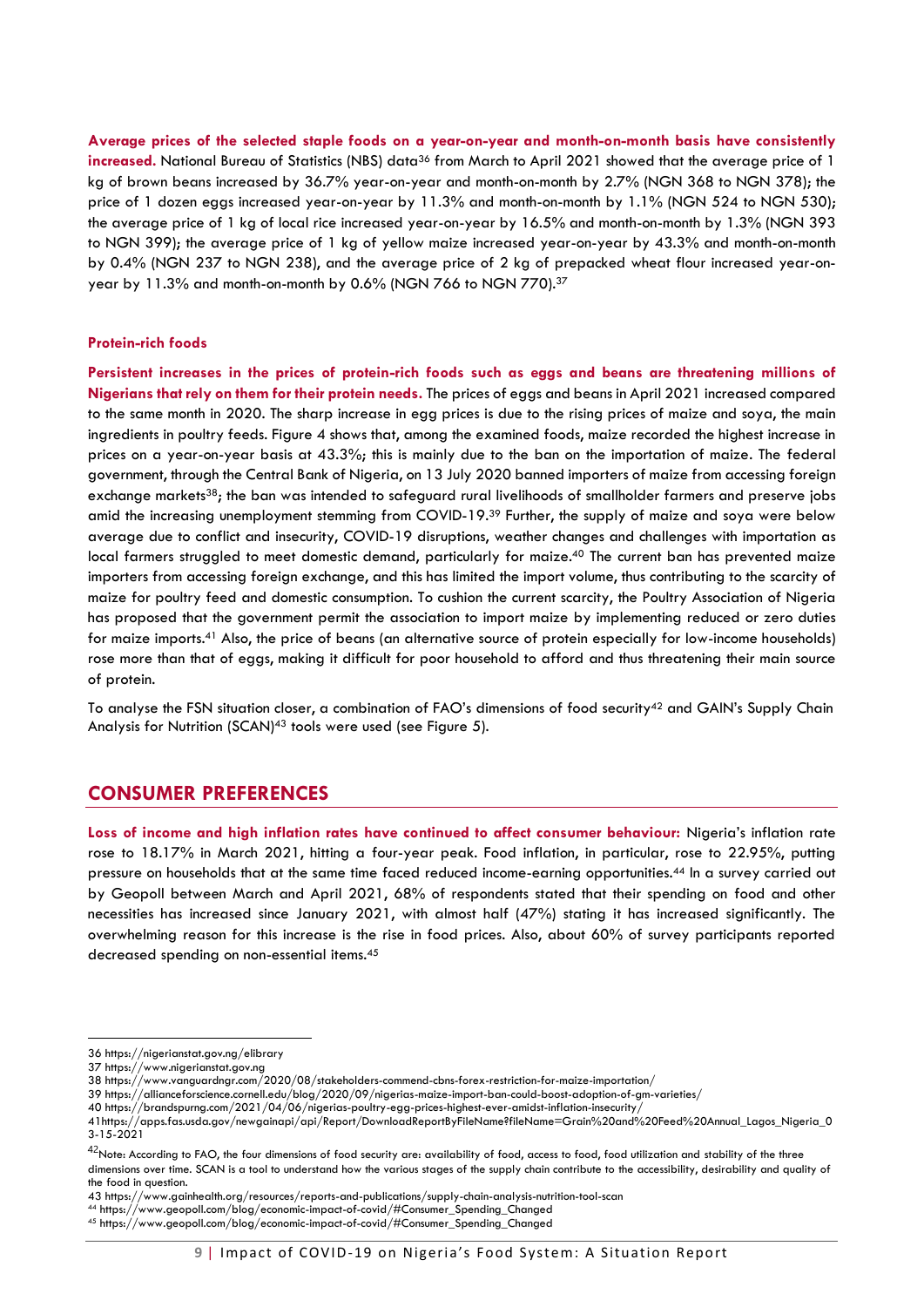| <b>Key Influencer</b> | Sub-Influencer       | <b>Underlying Factor</b>                              | Impact on<br><b>FSN</b> | Context                                                                                                                                                                                                                                                                                                                                                                                                                                                                                                                                                  |
|-----------------------|----------------------|-------------------------------------------------------|-------------------------|----------------------------------------------------------------------------------------------------------------------------------------------------------------------------------------------------------------------------------------------------------------------------------------------------------------------------------------------------------------------------------------------------------------------------------------------------------------------------------------------------------------------------------------------------------|
|                       | Availability         | Supply shortfall                                      |                         | " Food supply was reported to be below average amidst above-average demand due to early depletion of household stocks and increased market<br>dependence in March 2021<br>" The dry season harvest for rice, maize and vegetables such as onion, tomatoes and peppers, which started in April 2021 in the Northern region has<br>gradually increase market supply and household food stocks.                                                                                                                                                             |
|                       |                      | conflict and<br>insecurity                            |                         | " The persistent conflict and insecurity in the Northern region have continued to disrupt farming activities, including land preparation activities for the<br>upcoming season.                                                                                                                                                                                                                                                                                                                                                                          |
| <b>Accessibility</b>  |                      | Availability of<br>poultry feeds                      |                         | Maize and soya which are the main were ingredients for poultry feeds are in short supply due to conflict and insecurity in the North, COVID-19<br>disruption, weather changes and ban on the importation of maize.                                                                                                                                                                                                                                                                                                                                       |
|                       | <b>Affordability</b> | Food<br>inflation/poor<br>macroeconomic<br>conditions |                         | The national food index recorded a slight drop in April 2021, from 22.95% in March 2021 to 22.72% while the average prices of the selected<br>staple foods on a year-on-year and month-on-month increased persistently.<br>FEWS NET reported in April 2021 that food prices were above the previous year and average levels due to supply/demand trends, higher<br>transportation costs and the depreciation of the national currency (Naira) against the US Dollar.                                                                                     |
|                       |                      | Eid al-Fitr<br>celebrations                           |                         | The prices of tomatoes, onions, rice, beans and other staple food items increased across the Lagos markets in May 2021 due to the scarcity of food<br>items and price manipulations by traders because of the Eid al-Fitr celebration.                                                                                                                                                                                                                                                                                                                   |
| <b>Desirability</b>   | Convenience          | Increased adoption<br>of e-commerce                   |                         | Interest in e-commerce and remote approaches to business continue to grow. During the pandemic, most consumers were interested in increasing their<br>use of electronic payment methods relative to cash and a quarter of small businesses were interested in sourcing goods online.<br>In factual terms, 62% of businesses who participated in a survey by Private Enterprise Development reported that they advertised and sold on social<br>media during the pandemic, while 80% planned to sell through social media in the next six months pandemic |
|                       | Perception           | Reduced income                                        |                         | According to a survey by World Food Programme (April 2021), at least 50 % of households for many job categories experienced either a reduction<br>in their income or completely lost income, thus causing a reduction in household demand for food.                                                                                                                                                                                                                                                                                                      |
| Quality               | Nutrition            | Price hike                                            |                         | ■ The prices of eggs and beans in April 2021 increased, the sharp increase particularly for the price of eggs was due to the rise in the prices of maize<br>and soya.<br>" The price of beans continued to rise even higher than the increase in the prices of eggs, making it difficult for poor household to afford and thus<br>threatening their main source of protein.                                                                                                                                                                              |
|                       | <b>Awareness</b>     | Change in diet                                        |                         | Aware of the hike in food prices, consumers are favouring the consumption of cereals and roots and tubers and reducing their intakes of fruits,<br>vegetable and protein. In the future, this might aggravate the double burden of malnutrition and obesity.                                                                                                                                                                                                                                                                                             |

**Figure : Matrix of Key Factors Influencing Food and Nutrition Security (FSN) in Nigeria Amidst COVID-19.**

Note: Darker colouring indicates a stronger impact on the availability, convenience and affordability of food between March and May 2021 based on an internal evaluation



*.* 

<span id="page-9-0"></span>Sources: Alliance for Science, FEWS NET, Nairametrics, National Bureau of Statistics (NBS), Private Enterprise Development, World Food Programme (WFP).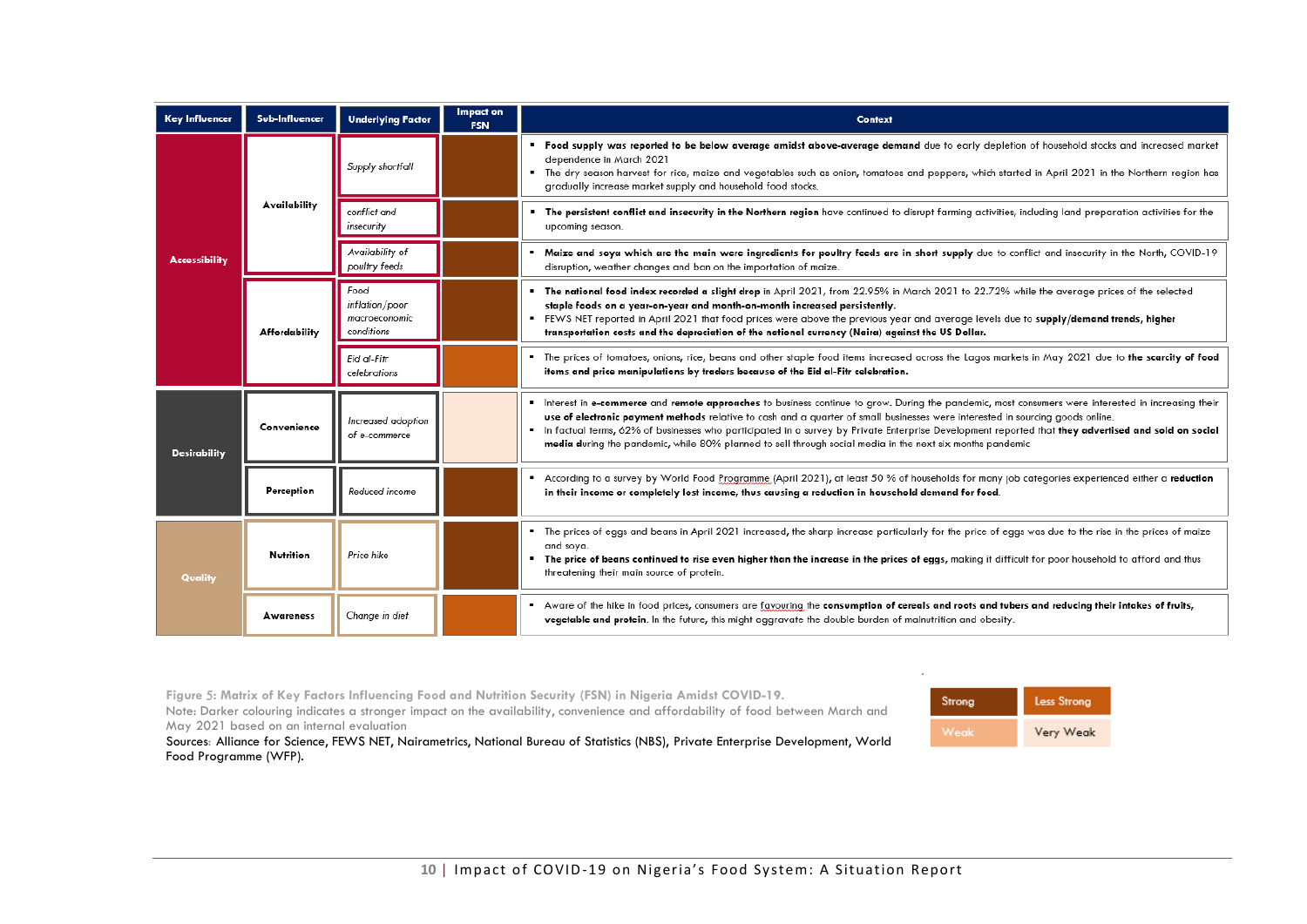# <span id="page-10-0"></span>**MOVING FORWARD: SUPPORT FOR FOOD SYSTEM SMES**

SMEs in Nigeria, including those operating in the food systems, had to deal with uncertainties, challenges with cash flow and customer retention and disruption in essential operation processes.<sup>46</sup> In a March 2021 study published in the *Journal of Quantitative Economics and Management Studies* involving 422 SMEs in Nigeria, 89% reported being negatively affected by the pandemic, with 71% laying off employees to survive.<sup>47</sup> Although sales rebounded after the government partially eased lockdown restrictions, they did not return to pre-pandemic levels. In Lagos, traders reported low sales, lack of cash-in-hand and challenges with sourcing as significant problems caused by the pandemic.<sup>48</sup> Conversely, the pandemic also accelerated the adoption of digital marketing by some SMEs. 62% of business representatives who participated in a survey by Private Enterprise Development reported that they advertised and sold on social media during the pandemic, while 80% planned to sell through social media in the next six months.<sup>49</sup>

#### **Support Responses for Food System SMEs**

The Nigerian federal government, civil societies and the private sector established several support schemes geared towards helping SMEs deal with the effects of the pandemic, as described below.

#### **Government Policy Responses**

- In March 2021, the Central Bank of Nigeria (CBN) announced the addition of NGN 50 billion (USD 120 million) to its Targeted Credit Facility, a stimulus program for MSMEs as well as households affected by the pandemic. The funding will be disbursed through the Nigerian Incentive-based Risk Sharing System for Agricultural Lending Microfinance Bank at an interest rate of 5% per annum until 28 February 2022, after which the interest rate will rise to 9% per annum.<sup>50</sup>
- The Development Bank of Nigeria (DBN) approved the first tranche of NGN 1 billion to Living Trust Mortgage Bank for disbursement to MSMEs.<sup>51</sup>
- Under the supervision of the Federal Ministry of Industry, Trade and Investment, in March 2021, the Bank of Industry secured a USD 1 billion syndicated loan to support MSMEs. The loan, which is being implemented in conjunction with international partners, has a long-term tenor, alongside moratorium benefits.<sup>52</sup>
- In May 2021, Edo State Government announced the allocation of NGN3 billion as a post-COVID-19 intervention grant to cushion the effects of the COVID pandemic on SMEs in the state. The loan will be disbursed as grants to affected businesses to meet their debt obligations.<sup>53</sup>

#### **Private-Sector Responses**

- In March 2021, Lagos-based private equity fund manager CardinalStone Capital Advisers secured the close of a USD 64 million fund, which will be used to invest in the growth and institutionalisation of SMEs in Nigeria and Ghana.<sup>54</sup> In the same period, private equity firm TLG Capital announced a partnership with Fidelity Bank Plc to invest USD 20 million in SMEs in the healthcare, education and consumer sectors in Nigeria.<sup>55</sup>
- In April 2021, Uhuru Investment Partners, a middle-market private equity firm, announced the first close of Uhuru Growth Fund at USD 113 million, with capital support from CDC Group, the UK's development finance institution, along with other commercial investors. The fund will support the economic revival of local businesses from the COVID-19 pandemic and boost trade across the continent through investment in SMEs across the West African region including Nigeria, Ghana, Côte d'Ivoire and other Francophone markets.<sup>56</sup>

<sup>46</sup> https://www.pwc.com/ng/en/assets/pdf/covid19-focus-on-smes.pdf

<sup>47</sup> http://jurnal.ahmar.id/index.php/qems/article/download/305/254

<sup>48</sup> https://pedl.cepr.org/sites/default/files/C19%206821%20BishiGrossmanStartz\_.pdf

<sup>49</sup> https://pedl.cepr.org/sites/default/files/C19%206821%20BishiGrossmanStartz\_.pdf

<sup>50</sup> https://www.findevgateway.org/news/cbn-adds-120m-covid-19-pandemic-relief-fund-loans-msmes-households-nigeria

<sup>51</sup> <https://nairametrics.com/2021/03/12/dbn-gives-first-tranche-of-n1-billion-msmes-fund-to-livingtrust-mortgage-bank/>

<sup>52</sup> <https://www.thecable.ng/trade-minister-fg-will-support-msmes-with-1bn-syndicated-loan>

<sup>53</sup> https://tribuneonlineng.com/edo-earmarks-n3bn-as-post-covid-19-intervention-grant/

<sup>54</sup> https://iclg.com/alb/15970-private-equity-fund-brings-backing-for-west-african-smes

<sup>55</sup> https://nairametrics.com/2021/03/30/tlg-capital-and-fidelity-bank-to-invest-20-million-on-nigerian-smes/

<sup>56</sup> https://www.cdcgroup.com/en/news-insight/news/cdc-group-supports-uhuru-growth-fund-i-in-reaching-113m-first-close/